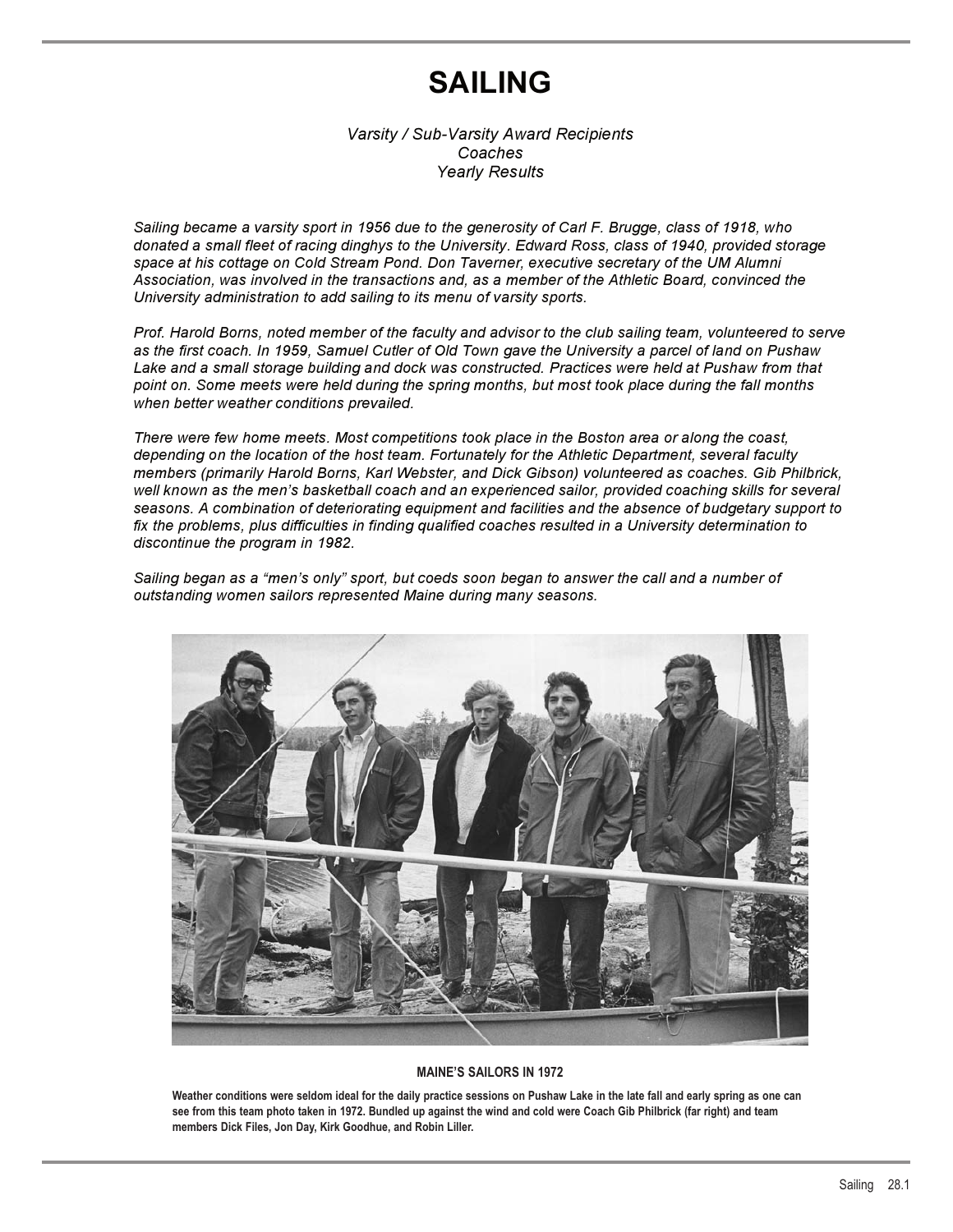## **COMPOSITE LISTING – LETTER AWARD RECIPIENTS**

**VARSITY SAILING JUNIOR VARSITY SAILING**

Initial Season of Awards: 1956-57 Awards made only in the following Final Season of Awards: 1981-82 seasons: 1964-65, 65-66, 80-81, 81-82

*Abbreviations: SV, sub-varsity; V, varsity; d., deceased and date. Season or seasons listed following each name, unless preceded by an asterisk, indicates individual earned a varsity letter in each season. An asterisk indicates the individual received a junior varsity letter award.*

Adams, David L. '57, 1956-57 Garcia, Edward A. '85, 1980-81 Allen, David L. '69, 1967-68 Gates, Daniel R. '86, \*1981-82 Allen, Nelson S. '61, 1960-61 Gaynor, Kenneth C. '82, 1979-80, 80-81 Antrim, Joshua A. '82, 1980-81, 81-82 Gibson, Richard C. Jr. '72, 1969-70 Armitage, Charles E. '67, 1965-66, 66-67 Gillen, Pamela S. '78, 1974-75 Bennett, Paul A. '85, \*1981-82 Hallett, Constance '81, 1980-81 Benson, Cathy I. '78, 1974-75 **Hanscom, Douglas R. '67, 1963-64** Bernard, Michael E. '77, 1973-74 Hoagland, Matthew R. '79, 1977-78 Boissonneault, Diane M. '86, \*1980-81 **Horsman, Philip L. '77, 1973-74** 

Brann, Everett H. '63, 1962-63 Horton, John A. '82, 1979-80<br>Braun, Robert '77, 1973-74 Joyce, Christopher C. '79, 19 Brown, Thomas E. '82, 1980-81 **Kava, Sharon E. '79 (d., 9/3/95)** 1977-78, 78-79 Butler, John W. '71, 1969-70 Kinney, Mark B. '66, 1963-64 Butterworth, Steven '77, 1973-74, 74-75, 75-76, 76-77 Knowles, Jonathan D. '76, 1974-75 Buxton, Harrison H. III '81, 1978-79, 79-80, 80-81 Komar, Charles E. '80, 1977-78, 78-79, 79-80 Calabrese, Kevin E. '82, 1981-82 Lee, John C. '57 **(d., 8/24/84)** 1956-57 Caldwell, John C. Jr. '67, 1966-67 Leonard, Mary Jo '81, 1977-78 Chapman, David V. '77, 1973-74 Libby, Robert D. '77, 1976-77 Coale, John H. '78, 1973-74 Liller, Robin P. '75, 1972-73

Cockroft, Christopher D. '85, \*1980-81, 81-82 Long, Benjamin H. '72, 1969-70 Colby, Kevin '81, 1977-78, 78-79 MacNaughton, Daniel B. '78, 1974-75 Colby, Mark '79, 1973-74 Madeira, Matthew L. '78, 1977-78 Conlin, James P. '65, 1964-65 Martin, Douglas R. '65, 1963-64 Conner, Sarah A. '85, 1981-82 McCrane, Constance J. '81, 1977-78 Copelas, Peter Jr. '58, 1957-58 McGarr, Scott E. '70, 1967-68 Coyne, Terry J. '84, \*1980-81 Milan, Mark D. '82, 1979-80 Crotty, Donald E. '82, 1979-80, 80-81 Morgan, Jeff C. '84, 1980-81 Crozier, Beatrice B. '82, 1979-80 Morse, Michael M. '71, 1968-69, 69-70 Danielson, David P. '72, 1969-70, 71-72 Mumme, John W. '69, 1965-66

Day, John T. '59, 1958-59 Nichols, Howard L. '84, \*1981-82 Day, Jonathan K. '75, 1972-73 Nickerson, Douglas C. '83, 1979-80 Deslauriers, Philip H. '68, \*1964-65 Parady, Steven K. '77, 1976-77 Dixon, Richard D. '69, \*1965-66 Pavers, Elizabeth A. '78, 1974-75<br>Doane, Frederick W. '79, 1977-78, 78-79 Prewitt, Robert C. III '78, 1977-78 Doane, Frederick W. '79, 1977-78, 78-79 Doliner, James B. '84, 1980-81 Reiche, Ford S. '76, 1973-74, 74-75 Duym, John R. '70, \*1965-66, 66-67 Robinson, Jonathan C. '57, 1956-57 Elderkin, William J. '83, 1979-80 Rocknak, William S. '85, 1980-81, 81-82 Favor, John P. '74,1971-72 Rowe, Edward S. '83, 1980-81, 81-82

Files, Richard W. '75, 1971-72, 72-73, 73-74, 74-75 Sacchetti, Peter J. '68, \*1964-65 Fletcher, Judith A. '76, 1974-75 Salisbury, Roy S. Jr. '66, 1963-64, 64-65, 65-66 Flinchbaugh, Richard W. '67, 1964-65, 65-66, 66-67 Scott, William D. '68, \*1964-65, 65-66, 66-67, 67-68 Freeman, Earl R. Jr. '64, 1962-63 Smith, Edward E. '71, 1968-69, 69-70

Bell, David K. '80, 1977-78, 78-79 Goodhue, Raymond K. Jr. '73, 1971-72, 72-73

Joyce, Christopher C. '79, 1978-79

Emery, George L. '76, 1973-74 Rogers, William A. '57 **(d., 11/1/62)** 1956-57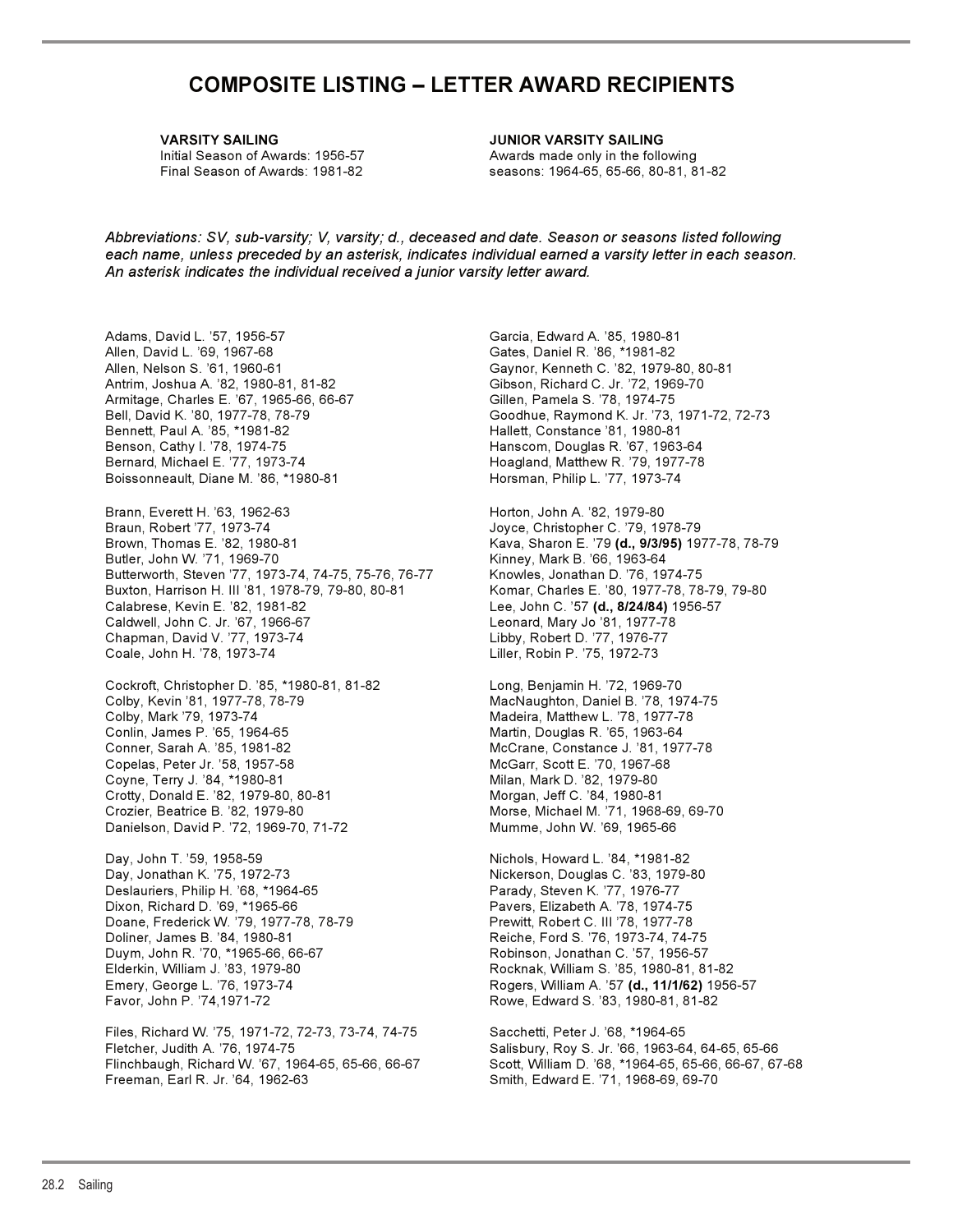Smithwick, Stephen M. '84, 1979-80<br>Stearns, William B. '72, 1968-69, 69-70, 70-71 Twinen, Patricia A. '82, 1979-8 Stephenson, Preston T. III '82, 1979-80, 80-81, 81-82 Vernon, Robert S. III '69, \*1965-66, 66-67, 67-68 Swan, Colby C. Jr. '82, 1979-80 Watson, Jennifer K. '81, 1978-79, 79-80, 80-81 Thompson, Peter N. '68, 1967-68 Webber, Walter W. '59, 1958-59 Tippetts, Caroline S. '83, 1979-80, 80-81, 81-82 Wheeler, Donald G. '63, 1961-62 Tongue, Nancy C. '80, 1977-78, 78-79 Wolcott, Peter J. '83, 1979-80, 80-81, 81-82 Trafton, Donald R. '61, 1960-61

Twinen, Patricia A. '82, 1979-80, 80-81, 81-82 Wallingford, Richard L. Jr. '71, 1968-69, 69-70

## **COACHES**

 Buxton, Cal (1981-82) Philbrick, Gilbert (1971-76) Dorff, Martin (1962-63) Stone, Bill (1978-79) Gibson, Richard (1968-71) Taylor, Don (1976-77) Komar, Charles (1979-81) Webster, Karl (1965-68) McConnell, Dennis (1978-79)

Borns, Harold (1956-62) Mumme, Kenneth (1964-65)

Unidentified: 1977-78, 79-80

## **MEET RESULTS**

*The following listing is believed to be complete with the exception of the 1976-77, 77-78, and 81-82 seasons. All possible sources were probed, but results could not be located for those three seasons. The sailing program was discontinued following the end of the 1981-82 academic year. Your author will welcome information from team members who may recall competitions of those seasons.*

**1956-57 1962-63 (cont.)** Associate Championships: MAINE 2<sup>ND</sup><br>Heptagonal at Tufts: MAINE 2<sup>ND</sup> Heptagonal at Tufts: MAINE  $2^{ND}$ <br>
Raven Heptagonal: MAINE  $4^{TH}$ <br>
Boston Dinghy Cup: MAINE  $5^{TH}$ <br>
Informal YC Championships (Sp Boston U. Trophy Races: MAINE 3RD

Maine State Championships: MAINE 2<sup>ND</sup>

Fowle Trophy: MAINE 2<sup>ND</sup> Hewitt Trophy: MAINE 2<sup>ND</sup> **1964-65**<br>Raven Heptagonal (Fall): MAINE 3<sup>RD</sup> MIT Regatta: MAINE 5<sup>TH</sup> Raven Heptagonal (Fall): MAINE 3RD Boston Dinghy Cup: MAINE  $4^{TH}$ <br>Raven Heptagonal (Spring): MAINE  $5^{TH}$ <br>Raven Sloop Regatta: MAINE  $5^{TH}$ Raven Heptagonal (Spring): MAINE  $5^{TH}$  Raven Sloop Regatta: MAINE  $5^{TH}$  New England Dinghy Eliminations: MAINE  $3^{RD}$  Informal YC Championships: MAINE  $3^{RD}$ New England Dinghy Eliminations: MAINE  $3^{\text{RD}}$ 

Boston Dinghy Cup: MAINE 12TH Maine State Championships: MAINE 2<sup>ND</sup> New England Dinghy Eliminations: MAINE 4TH **1965-66**

Maine State Championships: MAINE 1<sup>ST</sup><br>Informal YC Championships: MAINE 3<sup>RD</sup>

## **1961-62**

Maine State Championships: MAINE 1<sup>ST</sup> **1966-67**<br>Informal YC Championships: MAINE 3<sup>RD</sup> New England Slow

Raven Heptagonal: MAINE 4<sup>TH</sup> Informal YC Championships (Spring): MAINE 3<sup>RD</sup><br>Maine State Championships: MAINE 2<sup>ND</sup> Maine State Championships (Spring): MAINE 2<sup>ND</sup> Maine State Championships: MAINE 2<sup>ND</sup> Maine State Championships (Spring): MAINE 2<sup>ND</sup><br>Phelps Trophy: MAINE 2<sup>ND</sup> Phelps Trophy: MAINE 2<sup>ND</sup> Maine State Championships (Fall): MAINE 1<sup>s</sup><br>Dartmouth Invitational: MAINE 3<sup>RD</sup> Informal YC Championships (Fall): MAINE 2<sup>ND</sup>

### **1963-64**

**1957-58 Hewitt Trophy: MAINE 1<sup>ST</sup><br>tate Championships: MAINE 2<sup>ND</sup> Boston U. Trophy: MAINE 6<sup>TH</sup>** Maine State Championships: MAINE  $1^{ST}$ **1958-59 Informal YC Championships: MAINE 2<sup>ND</sup> Informal YC Championships: MAINE 2<sup>ND</sup>** 

New England Dinghy Eliminations: MAINE 2<sup>ND</sup> **1959-60** New England Dinghy Finals: MAINE 9TH

 New England Sloop Regatta: MAINE 4TH **1960-61** Holy Cross Invitational: MAINE 5TH Informal YC Championships: MAINE 3<sup>RD</sup> New England Dinghy Eliminations: MAINE 8<sup>TH</sup> NIT Invitational: MAINE 1<sup>TH</sup> 1000 New England YC Championships: MAINE 3<sup>RD</sup> Informal YC Championships: MAINE 3<sup>RD</sup> Raven Minor Regatta: MAINE 7TH

New England Sloop Regatta: MAINE  $4^{TH}$  Bowdoin Invitational: MAINE 1ST <sup>1962-63</sup> <sup>Hewitt Trophy: MAINE 1<sup>5</sup><br>Heptagonal Sloop Championships: MAINE 4<sup>TH</sup> New England Dinghy Eli</sup> New England Dinghy Eliminations: MAINE 5<sup>TH</sup> Informal YC Championships: MAINE 2<sup>ND</sup>